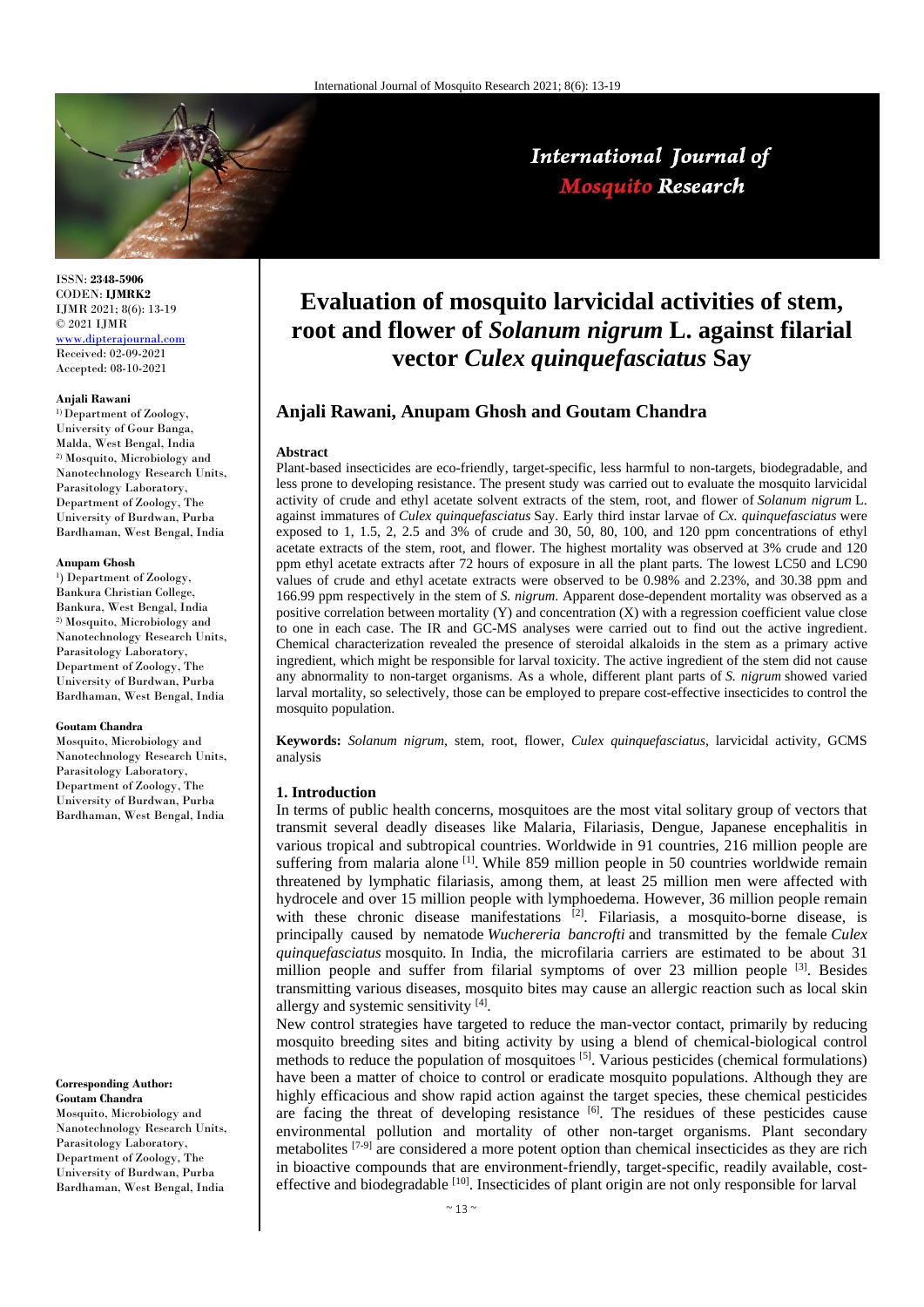mortality <sup>[11]</sup>, but they have also been employed as pupicide, adulticide, ovicide, repellent and insect growth regulators [12- <sup>13]</sup>. Besides mosquitocidal activity, plant products may act as anthelmintic, anti-bacterial, etc. [14-15].

*Solanum nigrum* L. is a cosmopolitan plant belonging to the family Solanaceae. The plant is commonly known as black nightshade. It is a small, erect, and delicate annual herb with soft and smooth stems and branches [16]. Several medicinal properties of this plant have been studied, including antiinflammatory, antioxidant, antinociceptive, antipyretic, antitumor, antiulcerogenic, cancer chemopreventive, hepatoprotective and immunomodulatory effects [17, 18]. Previously, it has been reported that ethyl acetate solvent extract of mature leaves of this plant provides a very efficient mosquito larval control activity  $[19]$ . Active ingredient Glucosinolate has also been identified from leaf extract of *S. nigrum* [20]. The aromatic amide isolated from the berry also causes larval mortality against filarial vector *Cx. quinquefasciatus* [21].

The objective of the present study was to evaluate the efficacy of crude and ethyl acetate solvent extracts of different plant parts such as stem, root and flower of *S. nigrum* against the third instar larval form of *Cx. quinquefasciatus* and some nontarget organisms and to find out the active ingredient, which is responsible for larval toxicity.

## **2. Materials and methods**

## **2.1 Collection of mosquito larvae**

Immatures of *Cx. quinquefasciatus* were collected by fine netting from some stagnant drains of Burdwan (23°16', 87°54'), West Bengal, India, during the study period (May', -2018 to May', -2019) and reared at  $25-30$  °C with supplementary food consisting of a mixture of protein biscuit (60%) and dried Yeast powder (40%) in the insectary of Mosquito Research Unit, The University of Burdwan. India. Early third instar larvae were used in the experiments in the present study [22].

# **2.2 Collection and identification of plant Materials**

Fresh mature stem, root, and flowers of *S. nigrum* were randomly harvested during the study period (May', -2018 to May', -2019) from plants growing on the outskirts of Burdwan (23°16' N, 87°54' E) having voucher specimen No. GCZAR-1 (the herbarium was deposited in the Department of Zoology, The University of Burdwan, West Bengal, India) and authenticated by Dr. Ambarish Mukherjee, Professor of Botany, The University of Burdwan, West Bengal, India.

# **2.3 Preparation of crude extract**

The collected plant parts were initially rinsed with distilled water and dried on a paper towel. Crude extracts were prepared by grinding the small pieces of plant material in a mortar and pestle separately and passing the ground material through cheesecloth. The clear filtrate was used as a stock solution (100% concentration of crude extract) for bioassay experiments. The concentrations (1%, 1.5%, 2%, 2.5% and 3%) were prepared by addition with a suitable amount of sterilized distilled water to the stock solution [23].

# **2.4 Preparation of solvent extracts**

Fresh stem, root and flowers of *S. nigrum* were collected during summer and monsoon and dried in the shade at room temperature. Then they were crushed to fine particle size and milled into a fine powder with Jankel and Kunkel model A10 mill. For solvent extraction, 50 g powder of each plant part was poured into three separate grease-free soxhlet apparatus. Each plant part was then subjected to ethyl acetate solvent extraction for 72 h at 40 °C. The extracts were collected separately and filtered through Whatman No. 41 filter paper. Each extract was collected in a beaker and subjected to evaporation in a rotary evaporator (RV8. IKA). Then the sample was lyophilized with the help of a lyophilizer (scan vac Cool Safe) to get the powdered sample. During the experiment, stock solutions of ethyl acetate solvent extract were prepared to have concentrations of 30, 50, 80, 100, and 120 ppm. From those stock solutions, 100 ml were taken from each during the experiment [23].

# **2.5 Larvicidal bioassay**

The study was conducted according to standard test protocol <sup>[3]</sup> with slight modifications. Different concentrations of crude extract (1, 1.5, 2, 2.5 and 3%) and ethyl acetate solvent extract (30, 50, 80, 100 and 120 ppm) of each plant part were prepared and 100 mL of each extract was transferred into separate sterile Borosil glass beaker (120 ml capacity) to carry out the tests. In the laboratory, early third instar larvae (25) were introduced separately in each glass beaker. In each glass beaker, 20mg of larval food (powdered mixture of dog biscuits and dried yeast powder in the ratio of 3:1) was added. Percent mortality was recorded after 24, 48 and 72 h of postexposure <sup>[3]</sup>. Dead larvae were identified when they did not show any movement after probing with a needle in their siphon or cervical region. The experiments were conducted for three days with three replicates on each day (n=9) at room temperature (30  $\pm$  2 °C) and 80-90% relative humidity in a 12-h light/dark cycle. A set of control the experiment (without having any test solution) using only tap water was run parallel on each day of the experiment (n=3).

# **2.6 Thin layer chromatography (TLC) analysis**

Ethyl acetate solvent extract of all plant parts was chromatographed by thin-layer chromatography on silica gel "G" (Merck, India) coated (0.5 mm thickness) plates using ethyl acetate and acetone (1:1 v/v) as mobile phase. After progress, plates were dried in the air and placed in an iodine chamber  $(21\times21\times9cm)$  for 1 min. The plates were removed, and the main band that appeared on the fractions of similar Rf values were mixed and used as a purified compound. Compounds having mosquito larvicidal effects were further subjected to one-dimensional preparative TLC using solvent system ethyl acetate and acetone (1:1 v/v) as mobile phase. The band containing bioactive principle was detected by keeping the plate in the iodine vapor chamber.

The distance of the run of the developing solvent from the bottom of the plate was measured, and the run of the sample spot was also measured. The Rf value was then calculated using the formula:

 $Rf = distance of the spot center from the start point/distance$ of the solvent run from the start point.

#### **2.7 Bioassay with active ingredients**

The said band was scraped from TLC plates and dissolved in 20 mL of absolute alcohol, and heated in a water bath (60-65 °C) for 5 min. Clear solutions were taken in separate conical flasks discarding the precipitate, including silica gel. After evaporation of alcohol, the solid mass present at the bottom of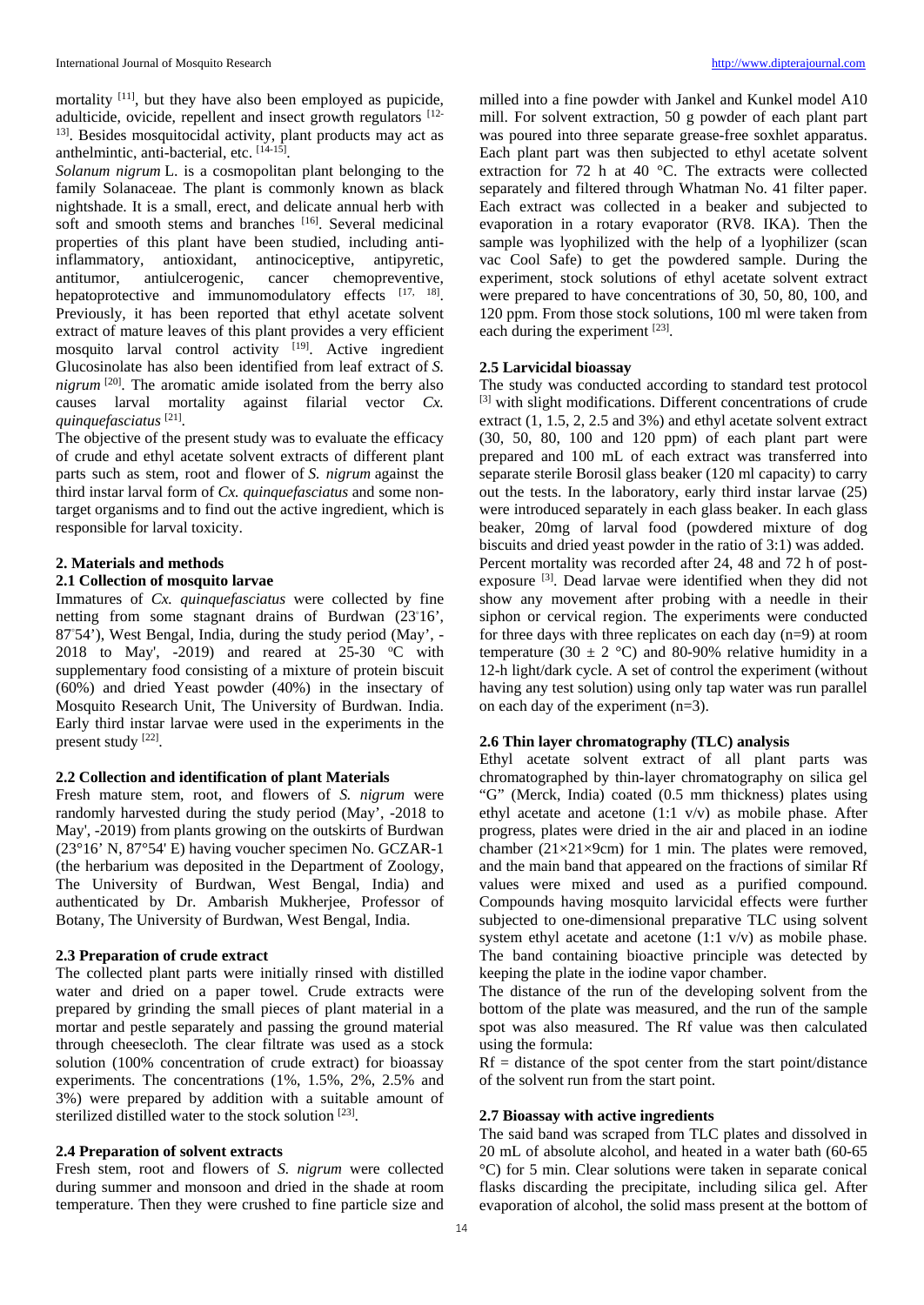the conical flask was scrapped and weighed. The fraction was dissolved in distilled water to make different concentrations with the help of a micropipette. During the experiment, stock solutions were prepared to have concentrations of 25, 50, 75 ppm. From those stock solutions, 100 ml were taken from each during the experiment. For the bioassay experiment, 25 third instar larvae of *Cx. quinquefasciatus* were introduced separately into different glass beakers containing graded nominal concentrations of active ingredient (25, 50, 75 ppm), and 20 mg of larval food was added per glass beaker. The experiment was kept in a 12 h light/dark setting. The mortality rate was recorded after 24, 48, and 72 h of post-exposure <sup>[3]</sup>. Dead larvae were identified when they did not move after probing with a needle in their siphon or cervical region. The experiments were conducted on three days with three replicates on each day (n=9) at 25-30 °C and 80-90% relative humidity. A set of control using only tap water was also run parallel on each experiment day  $(n = 3)$ .

# **2.8 IR and GC-MS analyses of bio active principle**

A portion of a dried sample containing active ingredients was subjected to infrared (IR) spectroscopy. For IR analysis, the sample was kept in vacuum desiccators over potassium hydroxide (KOH) pellets for 48 h, and then IR spectral analyses were carried out on a Perkin-Elmer FT-IR Spectrometer (Model: Spectrecee RX1) using potassium bromide (KBr) plates. GC-MS analysis was carried out a SHIMADZU QP 2010T, which comprised of an autosampler and gas chromatography interfaced to a mass spectrometer (GC-MS) instrument employing the following condition: capillary column-624ms ( $30m \times 0.32mm \times 1.8m$ ) operating in an electronic mode at 70 eV; helium (99.999%) was used as the carrier gas at a constant flow of 1.491 mL/min and injection volume of 1.0 mL, injector temperature was 140 °C; ion source temperature of 200 °C. The oven temperature was programmed from 45 °C. Mass spectra were taken at 70 eV.

#### **2.9 Effect on non-target organisms**

The effect of bioactive compounds isolated from the stem of *S. nigrum* was tested against non-target organisms (NTO) like *Toxorhynchites splendens* and *Chironomus circumdatus*. For acclimation to the laboratory, they were kept in an environment similar to their natural habitats. As per the procedure used by Suwannee *et al*. [24], the non-targets were exposed to LC50 (at 24 h for third instar larvae) of the bioactive principle. Twenty-five *Toxorhynchites splendens* were placed in 200 ml pond water in a 500 ml beaker. Twenty-five third instar larvae of *Chironomus circumdatus* were kept in pond water in a plastic tray  $(12.6\times10\times6$  inches). Abnormality or death, if any, of NTO was recorded. The experiments were conducted on three days with three replicates on each day (n=9). A set of control (without having the test solution) was run parallel on each day of the experiment (n=3) and average percent mortality was tabulated.

#### **2.10 Statistical analysis**

The percentage of larval mortality (M %) was corrected using Abbott's formula <sup>[25]</sup>. Statistical analysis of the experimental data was performed using the computer software Statplus 2007 and MS EXCEL 2003. Probit analysis was done to find the regression equations ( $Y =$  mortality;  $X =$  concentrations) and regression coefficient values and find out LC50 and LC90 values by Statplus 2007 software. Two-way factorial ANOVA using different plant parts and concentrations as variables for crude and solvent extracts was performed by SPSS 11.0.

## **3. Results**

The percent mortality of test mosquito larvae at different concentrations of crude and ethyl acetate extracts is presented in Table 1*.* Probit analyses of mortality of both extracts of stem, root, and flower of *S. nigrum* have been presented in Table 2. Results of regression analysis revealed that the mortality (Y) was positively correlated with the concentration (X) having a regression coefficient value close to one in both extracts (Table 2). Multivariate ANOVA (Table 3a, b) revealed a significant effect of different instars and test concentrations on larval mortality in both the extracts tested. When the interactions of factors were considered, there was no significant difference.

During bioassay with active ingredients highest larval mortality (98.68%) was observed in the active ingredient of the stem at 75 ppm concentration, followed by flower (90.68%) and root (84.00%) (Table 4).

From IR spectroscopy, the vibration of C-H stretching, C=O stretching, N-H stretching and C-N stretching were observed in the stem; vibration of N-H stretching, C-H stretching, C=O stretching, and C-N structure, but H-bonded in aliphatic amide were observed in the root; vibration of N-H stretching, C-H stretching, C=O stretching, and H-bonded C-N structure was observed in flower. As the highest mortality was observed in the stem, the GC-MS analysis of ethyl acetate extract of the stem was done to identify the probable active ingredients responsible for larval mortality (Fig 1). GC-MS analysis detected the presence of 16 bioactive compounds. The identified compounds are presented in Table 5. No to significantly less abnormality or mortality was observed in non-target organisms after 72 h of exposure to the active ingredients isolated from the stem of *S. nigrum*.

Table 1: The activity of crude extract and ethyl acetate extract of other parts of *S. nigrum* on 3<sup>rd</sup> instar larvae of *Cx. Quinquefasciatus* 

| <b>Plant parts</b> | <b>Concentration</b>           |     | % mortality     |                                                                           |                 |                                                                           |                                      |                  |  |  |
|--------------------|--------------------------------|-----|-----------------|---------------------------------------------------------------------------|-----------------|---------------------------------------------------------------------------|--------------------------------------|------------------|--|--|
|                    | Crude $(\%)$ EA (ppm) $\vdash$ |     | 24 <sub>h</sub> |                                                                           | 48 h            |                                                                           | 72 h                                 |                  |  |  |
|                    |                                |     | Crude           | EA                                                                        | Crude           | EA                                                                        | Crude                                | EA               |  |  |
|                    |                                | 30  |                 |                                                                           |                 | $46.70 \pm 0.33$ 36.70 $\pm$ 0.67 3.30 $\pm$ 0.33 40.00 $\pm$ 0.58        | $56.70 \pm 0.33$                     | $56.70 \pm 0.33$ |  |  |
|                    | 1.5                            | 50  |                 |                                                                           |                 | $53.30 \pm 0.33$   $43.30 \pm 0.33$   $50.00 \pm 0.58$   $50.00 \pm 0.58$ | $66.70 \pm 0.33$                     | $56.70 \pm 0.33$ |  |  |
| <b>Stem</b>        |                                | 80  |                 | $70.00 \pm 0.58$ 63.30 $\pm$ 0.33 83.30 $\pm$ 0.33 66.70 $\pm$ 0.67       |                 |                                                                           | $86.70 \pm 0.33$                     | $70.00 \pm 1.00$ |  |  |
|                    | 2.5                            | 100 |                 |                                                                           |                 | $73.30 \pm 0.33$   $73.30 \pm 0.33$   $86.70 \pm 0.33$   $80.00 \pm 0.58$ | $90.00 \pm 0.00$                     | $83.30 \pm 0.33$ |  |  |
|                    |                                | 120 |                 | $86.70 \pm 0.33$   76.70 $\pm$ 0.67   96.70 $\pm$ 0.33   83.30 $\pm$ 0.33 |                 |                                                                           | $100.00 \pm 0.00$   90.00 $\pm 0.00$ |                  |  |  |
|                    | Control                        |     | $0.00 \pm 0.00$ | $0.00 \pm 0.00$                                                           | $0.00 \pm 0.00$ | $0.00 \pm 0.00$                                                           | $1.00 \pm 0.00$                      | $1.00 \pm 0.00$  |  |  |
| Root               |                                | 30  |                 |                                                                           |                 | $33.30 \pm 0.33$   26.70 $\pm$ 0.33   43.30 $\pm$ 0.33   33.30 $\pm$ 0.33 | $50.00 \pm 0.58$                     | $46.70 + 0.67$   |  |  |
|                    | 1.5                            | 50  |                 |                                                                           |                 | $53.30 \pm 0.33$   36.70 $\pm$ 0.67   56.70 $\pm$ 0.33   43.30 $\pm$ 0.88 | $63.30 \pm 0.33$                     | $53.30 \pm 0.33$ |  |  |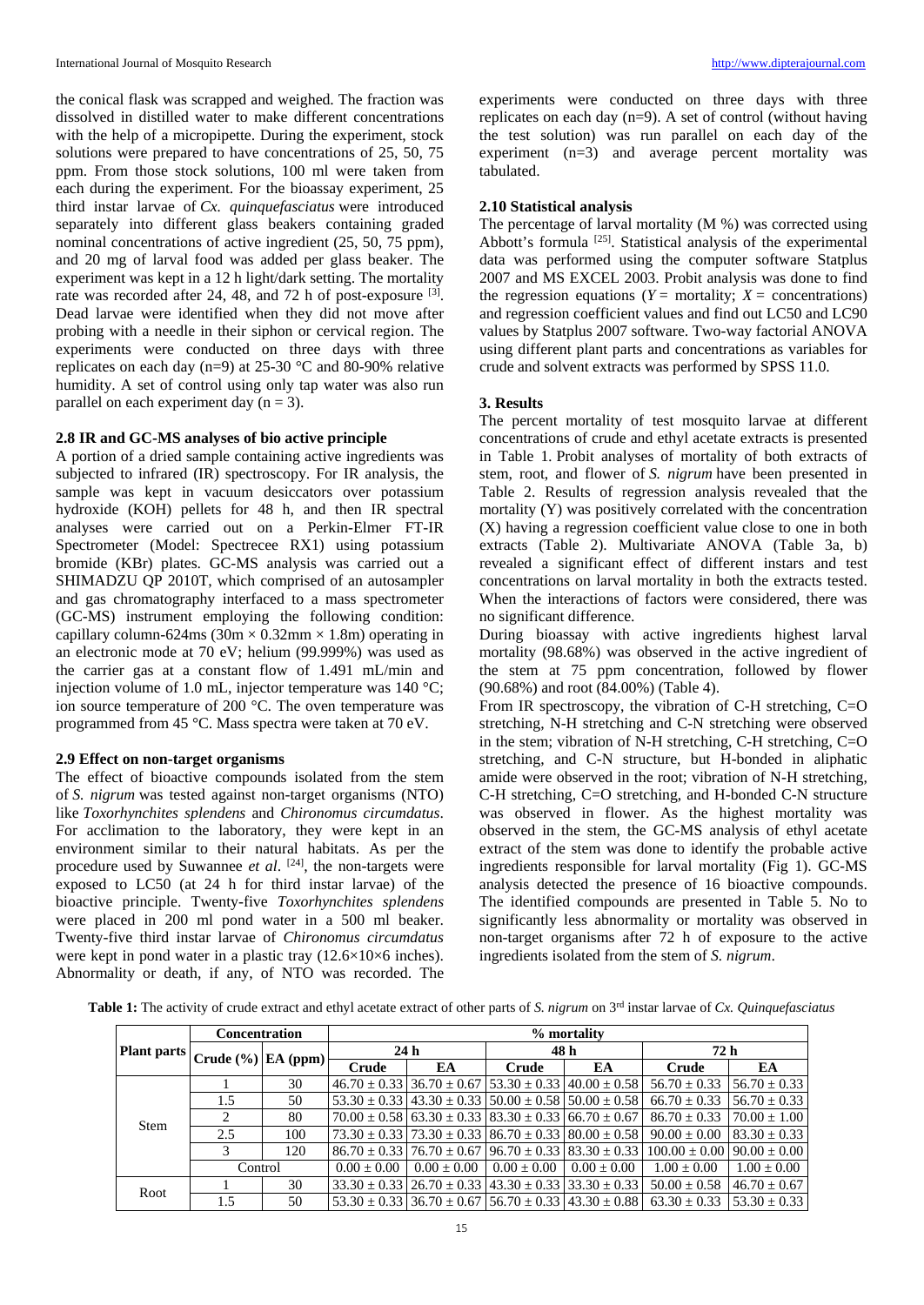|        |         | 80  |                                                                         |                                                                           |                             | $60.00 \pm 0.58$   40.00 $\pm$ 0.58   66.70 $\pm$ 0.33   46.70 $\pm$ 0.33 | $70.00 + 0.58$                                                                           | $60.00 \pm 0.58$ |
|--------|---------|-----|-------------------------------------------------------------------------|---------------------------------------------------------------------------|-----------------------------|---------------------------------------------------------------------------|------------------------------------------------------------------------------------------|------------------|
|        | 2.5     | 100 |                                                                         |                                                                           |                             | $70.00 \pm 0.58$ 53.30 $\pm$ 0.33 $76.70 \pm 0.33$ 63.30 $\pm$ 0.33       | $80.00 \pm 0.58$                                                                         | $70.00 \pm 0.00$ |
|        |         | 120 | $173.30 \pm 0.33$ $160.00 \pm 0.58$ $180.00 \pm 0.58$ $166.70 \pm 0.67$ |                                                                           |                             |                                                                           | $83.30 \pm 0.33$                                                                         | $73.30 \pm 0.33$ |
|        | Control |     | $0.00 + 0.00$                                                           |                                                                           | $0.00 + 0.00 + 0.00 + 0.00$ | $0.00 \pm 0.00$                                                           | $0.00 + 0.00$                                                                            | $0.00 \pm 0.00$  |
| Flower |         | 30  |                                                                         | $43.30 \pm 0.33$   36.70 $\pm$ 0.67   50.00 $\pm$ 0.58   40.00 $\pm$ 0.67 |                             |                                                                           | $46.70 \pm 0.33$                                                                         | $50.00 \pm 0.58$ |
|        | 1.5     | 50  |                                                                         |                                                                           |                             |                                                                           | $46.70 \pm 0.33$ $143.30 \pm 0.88$ $153.30 \pm 0.33$ $143.30 \pm 0.33$ $170.00 \pm 0.58$ | $56.70 \pm 0.33$ |
|        | ∍       | 80  |                                                                         |                                                                           |                             | $53.30 \pm 0.33$ 60.00 $\pm 0.58$ 63.30 $\pm 0.33$ 70.00 $\pm 0.58$       | $66.70 \pm 0.33$                                                                         | $76.70 + 0.67$   |
|        | 2.5     | 100 |                                                                         |                                                                           |                             | $63.30 \pm 0.33$   70.00 $\pm$ 0.58   66.70 $\pm$ 0.33   80.00 $\pm$ 0.58 | $76.70 \pm 0.33$                                                                         | $76.70 \pm 0.33$ |
|        |         | 120 |                                                                         |                                                                           |                             | $73.30 \pm 0.33$   76.67 $\pm$ 0.33   76.70 $\pm$ 0.33   83.30 $\pm$ 0.33 | $83.30 \pm 0.33$                                                                         | $86.70 \pm 0.33$ |
|        | Control |     | $0.00 + 0.00$                                                           | $0.00 + 0.00$                                                             | $0.00 \pm 0.00$             | $0.00 + 0.00$                                                             | $0.00 + 0.00$                                                                            | $0.00 \pm 0.00$  |

**Table 2:** Probit and regression analyses of mortality rate in crude and ethyl acetate solvent extracts of stem, root and flowers of *S. nigrum*

|             |    |      |      | Crude extract        |      | Ethyl acetate extract<br>Plant parts Hours LC <sub>50</sub> (%) LC <sub>90</sub> (%) Regression equation R value LC <sub>50</sub> (ppm) LC <sub>90</sub> (ppm) Regression equation R value |        |                 |      |  |
|-------------|----|------|------|----------------------|------|--------------------------------------------------------------------------------------------------------------------------------------------------------------------------------------------|--------|-----------------|------|--|
|             |    |      |      |                      |      |                                                                                                                                                                                            |        |                 |      |  |
|             | 24 | 1.20 | 4.22 | $Y = 20.00x + 26.00$ | 0.98 | 51.09                                                                                                                                                                                      | 237.05 | $Y=0.48x+21.90$ | 0.98 |  |
| <b>Stem</b> | 48 | 1.12 | 2.67 | $Y = 24.70x + 24.60$ | 0.93 | 44.04                                                                                                                                                                                      | 179.68 | $Y=0.42x+28.98$ | 0.98 |  |
|             | 72 | 0.98 | 2.23 | $Y = 21.98x + 36.06$ | 0.97 | 30.38                                                                                                                                                                                      | 166.99 | $Y=0.41x+40.53$ | 0.99 |  |
|             | 24 | 1.48 | 5.65 | $Y=19.34x+19.30$     | 0.96 | 91.32                                                                                                                                                                                      | 752.22 | $Y=0.35x+16.24$ | 0.97 |  |
| Root        | 48 | 1.22 | 4.74 | $Y=18.68x+27.32$     | 0.98 | 66.03                                                                                                                                                                                      | 543.32 | $Y=0.37x+22.33$ | 0.96 |  |
|             | 72 | 1.02 | 4.27 | $Y=16.66x+36.00$     | 0.98 | 39.25                                                                                                                                                                                      | 478.58 | $Y=0.30x+37.64$ | 0.99 |  |
| Flower      | 24 | 1.48 | 9.26 | $Y=15.32x+25.34$     | 0.98 | 52.95                                                                                                                                                                                      | 270.49 | $Y=0.46x+21.91$ | 0.99 |  |
|             | 48 | 1.12 | 8.67 | $Y=13.36x+35.28$     | 0.98 | 45.81                                                                                                                                                                                      | 188.27 | $Y=0.55x+21.90$ | 0.95 |  |
|             | 72 | 1.03 | 4.51 | $Y=15.98x+36.72$     | 0.91 | 33.48                                                                                                                                                                                      | 177.74 | $Y=0.41x+38.10$ | 0.97 |  |

**Table 3:** Two-way ANOVA on mortality of third instars larvae of *Cx. quinquefasciatus* in different test concentrations of crude extract (a) and ethyl acetate extract (b) of different plant parts of *S. nigrum*

# **3a: crude extract**

| Source of variation Sum of Squares df Mean Square F value |        |    |       |       | P value        |
|-----------------------------------------------------------|--------|----|-------|-------|----------------|
| Plant parts $(P)$                                         | 13.40  |    | 4.46  | 9.57  | $0.001*$       |
| Concentration $(C)$                                       | 94.33  | 4  | 23.58 | 50.53 | $0.001*$       |
| $P * C$                                                   | 5.93   | 2  | 0.49  | 1.05  | $0.417$ (N.S.) |
| Residual                                                  | 18.66  | 40 | 0.46  |       |                |
| Total                                                     | 132.33 | 59 |       |       |                |

\*Significant at *p*<0.05; N.S.: not significant.

# **3b: solvent extract**

| Source of variation Sum of Squares df Mean Square F value                                                                                                                                                                                                                                                                |        |    |       |       | P value        |
|--------------------------------------------------------------------------------------------------------------------------------------------------------------------------------------------------------------------------------------------------------------------------------------------------------------------------|--------|----|-------|-------|----------------|
| Plant parts $(P)$                                                                                                                                                                                                                                                                                                        | 25.20  | 3  | 8.40  | 17.37 | $0.001*$       |
| Concentration $(C)$                                                                                                                                                                                                                                                                                                      | 101.43 | 4  | 25.35 | 52.46 | $0.001*$       |
| $P * C$                                                                                                                                                                                                                                                                                                                  | 6.96   |    | 0.58  | 1.20  | $0.315$ (N.S.) |
| Residual                                                                                                                                                                                                                                                                                                                 | 19.33  | 40 | 0.48  |       |                |
| Total                                                                                                                                                                                                                                                                                                                    | 152.93 | 59 |       |       |                |
| $\mathcal{R}$ $\mathcal{R}$ and $\mathcal{R}$ and $\mathcal{R}$ and $\mathcal{R}$ and $\mathcal{R}$ and $\mathcal{R}$ and $\mathcal{R}$ and $\mathcal{R}$ and $\mathcal{R}$ and $\mathcal{R}$ and $\mathcal{R}$ and $\mathcal{R}$ and $\mathcal{R}$ and $\mathcal{R}$ and $\mathcal{R}$ and $\mathcal{R}$ and $\mathcal$ |        |    |       |       |                |

\*Significant at p<0.05; N.S.: not significant.

**Table 4:** Larvicidal activity of active ingredient of Stem, root and flower of *Solanum nigrum* against 3rd instar larvae of *Culex quinquefasciatus*

|             |                                 | $%$ mortality $\pm$ SE |                                                        |                                                    |  |  |  |
|-------------|---------------------------------|------------------------|--------------------------------------------------------|----------------------------------------------------|--|--|--|
|             | Plant parts Concentration (ppm) | 24h                    | 48 h                                                   | 72 h                                               |  |  |  |
|             | 25                              |                        | $74.68 \pm 0.88$ 78.68 $\pm$ 0.88 81.32 $\pm$ 0.88     |                                                    |  |  |  |
| <b>Stem</b> | 50                              |                        |                                                        | $82.68 \pm 0.88$ $86.68 \pm 0.33$ 92.00 $\pm 0.58$ |  |  |  |
|             | 75                              |                        | $92.00 \pm 1.15$ 96.00 $\pm$ 0.58 98.68 $\pm$ 0.33     |                                                    |  |  |  |
| Root        | 25                              |                        | $58.68 \pm 0.67$ 69.32 $\pm$ 1.20 72.00 $\pm$ 0.58     |                                                    |  |  |  |
|             | 50                              |                        | $66.68 \pm 0.67$   74.68 $\pm$ 0.88   77.32 $\pm$ 0.88 |                                                    |  |  |  |
|             | 75                              |                        |                                                        | $73.32 \pm 0.33$ 78.68 $\pm 0.33$ 84.00 $\pm 0.58$ |  |  |  |
| Flower      | 25                              |                        | $62.68 \pm 0.67$ 68.00 $\pm$ 0.58 77.32 $\pm$ 1.20     |                                                    |  |  |  |
|             | 50                              |                        | $70.68 \pm 0.67$   74.68 $\pm$ 0.67   81.32 $\pm$ 0.67 |                                                    |  |  |  |
|             | 75                              |                        |                                                        | $78.68 \pm 0.33$ 82.68 $\pm 0.33$ 90.68 $\pm 0.33$ |  |  |  |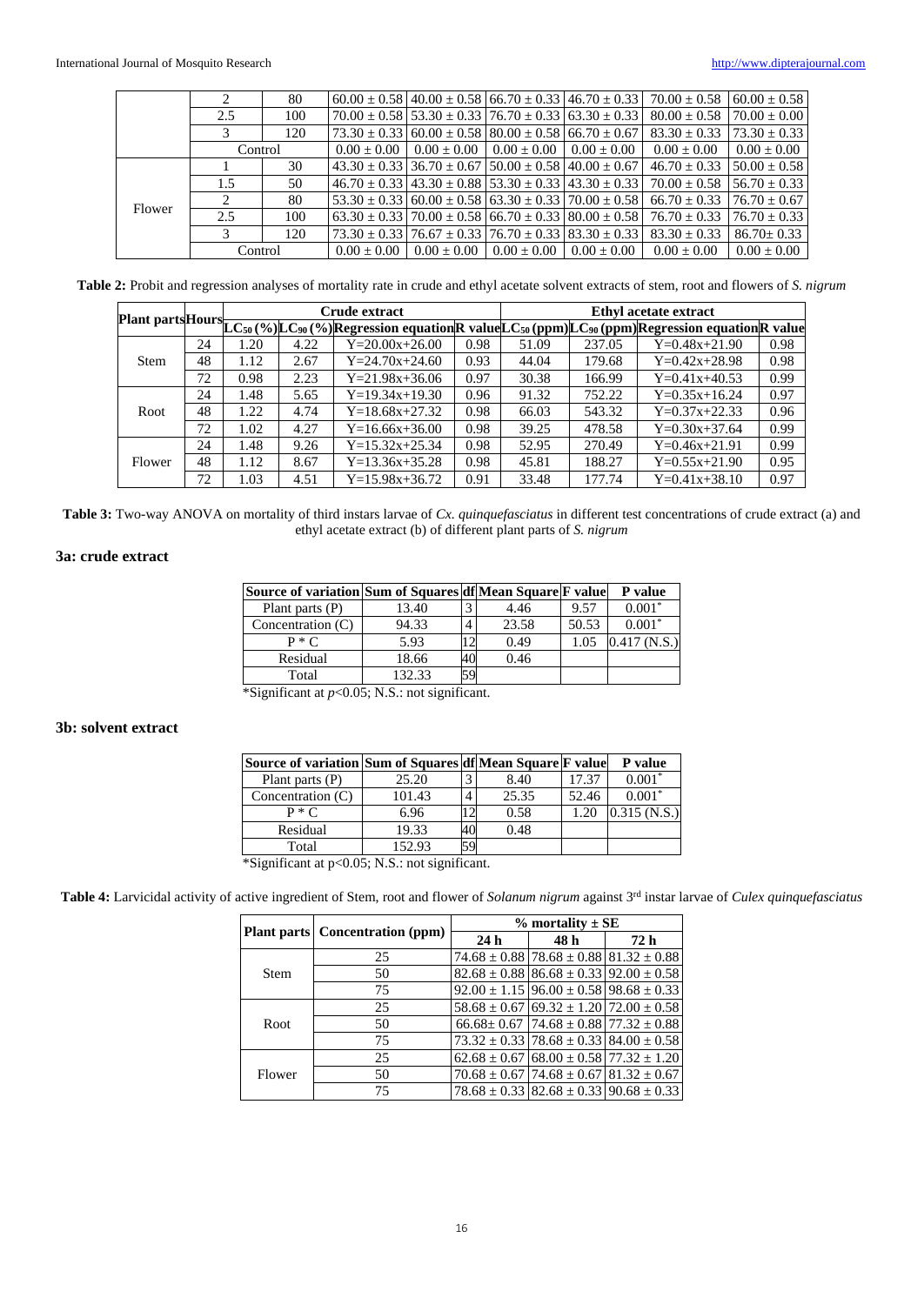

**Fig 1:** GCMS analysis of ethyl acetate extract of mature stem of *Solanum nigrum*

| Peak | <b>Retention Time (mins)</b> | Area   | Area%   | Name of the compounds         | Molecular weight |
|------|------------------------------|--------|---------|-------------------------------|------------------|
|      | 4.879                        | 109346 | 6.302 % | Styrene                       | 104.15           |
|      | 5.949                        | 109937 | 6.336%  | Cyclohexanone                 | 98.15            |
|      | 8.977                        | 79527  | 4.584%  | 1-Dodecene                    | 168.32           |
| 10   | 13.610                       | 40695  | 2.346%  | Hexadecane                    | 226.45           |
|      | 15.434                       | 52972  | 3.053%  | E-14-Hexadecenal              | 238.42           |
| 12   | 15.580                       | 230142 | 13.265% | Nonadecane                    | 268.52           |
| 13   | 19.926                       | 115211 | 6.640%  | 2-Undecanone, 6,10-dimethyl   | 198.35           |
| 14   | 21.562                       | 30447  | 1.755%  | Phthalic acid, isobutyl 2-pen | 166.14           |
| 15   | 23.690                       | 30447  | 17.528% | Dibutyl phthalate             | 278.35           |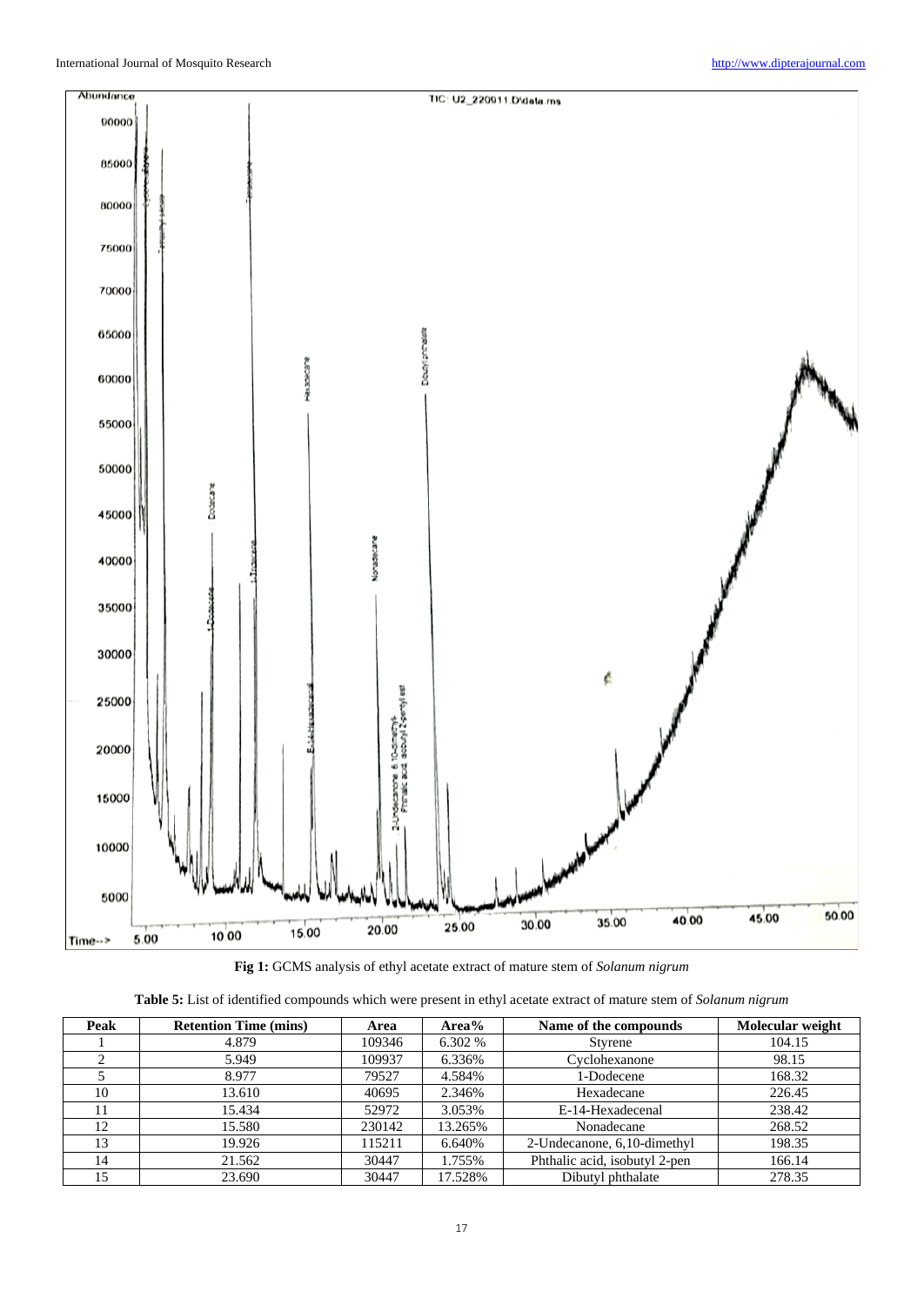## **4. Discussion**

Plant resources can be used as alternative mosquito larvicidal, pupicidal, ovicidal agents because they comprise a potential source of secondary metabolites. These secondary metabolites are naturally synthesized in the plant body for defense from their parasites and predators and to cope with environmental stress. More than 2,000 plant species have produced chemical compounds and metabolites of value in pest control [26]. The biological activity of the plant extract may be due to the deposition of secondary metabolites like alkaloids, terpenoids synthesized within the plants in varying magnitude  $[27-29]$ . These compounds, either singly or in combination, may be responsible for larval toxicity. The bioactive compound/s can thus be extracted by using solvents and used as mosquitocides and are considered to be the best alternatives to synthetic insecticides as they are relatively safe, target-specific, lowcost, biodegradable, and readily available [30]. The current strategy has opened up new prospects for large-scale extraction of active ingredients of plant origin for effective mosquito control. To take advantage of substantial plant resources, screening locally available medicinal plants for mosquito control efficacy is needed. The extract obtained from plant parts like leaves, roots, flowers, bark, seed, and fruits in their crude extracts can be used as conventional larvicide <sup>[31]</sup>. Crude and ethyl acetate extracts of different plant parts of *S. nigrum*, such as stem, root, and flower, show high mortality of third instar larvae of *Cx. quinquefasciatus.* At a 3% concentration of crude extract, the highest mortality has been observed in stem followed by flower and root. Ethyl acetate extract shows less activity than the crude extract. Several kinds of literature exist where crude plant extracts are effective such as the root of *Hemidesmus indicus* shows 80% mortality at 5% concentration against *Cx. Quinquefasciatus*  [32], unripe and ripe fruits of *Piper retrofractum* have an LC50 value of 135 ppm against *Cx. quinquefasciatus* and 79 ppm against *Ae. Aegypti* [33], flower extract of *Myrtus communis*  has an LC50 value of 16 mg/L against *Cx. pipiens molestus*  [34].

In ethyl acetate extract, also the best result is found in stem followed by flower and root. From GC-MS analysis, sixteen active compounds have been identified in the mature stem of *S. nigrum*, having excellent larvicidal efficacy, and it appears that steroidal alkaloids may be responsible for larval mortality. These alkaloids are present in more than 350 plant species, especially the family Solanaceae [35]. In *Solanum* species, differential tissue and organ-specific syntheses and accumulation of steroidal alkaloids have been observed [36]. Synthesis commences during germination and peaks in the flowering period. The leaves are the first organs to attain a maximum concentration of secondary metabolites, followed by unripe fruits and flowers [37]. In potato tubers, the steroidal glycoalkaloids are concentrated in the peel, with the highest levels around the eyes constituting the periderm, cortex, and outer phloem [38]. Kumar *et al*. [39] reported the larvicidal activity of flavonoids, phenols, glycosides, and tannins from the whole plant extract of *Cassia occidentalis* against the filarial vector of *Cx. quinquefasciatus*. Many studies report a wide range of biological activities like saponin mixture isolated from *Cestrum diurnum* [40], steroid from *Solanum villosum* berry [23] and glucosinolate isolated from leaves of *Solanum nigrum* <sup>[20]</sup> have been reported before.

# **5. Conclusion**

Crude and ethyl acetate extracts of the stem, flower and root

of *S. nigrum* and isolated bioactive secondary metabolites from the stem showed good mosquito larvicidal efficacy, which can be used in stagnant water bodies i.e., in the breeding grounds for mosquitoes for vector control. The plant is readily available, the control method is cost-effective, and it does not cause environmental pollution or toxicity to nontarget organisms tested. However, further studies on their mode of action and field/semi-field trials are needed before use on a commercial basis.

## **6. Funding**

This study was not financially funded by any external funding agency.

# **7. Conflicts of interest/Competing interests**

It is declared that the authors have no competing interests.

# **8. Availability of data and material**

All data generated and analyzed for this study are presented in the manuscript.

# **9. Ethics approval**

Not applicable.

# **10. Consent for publication**

The authors agree to publish this paper. The data has not been published partially or completely in any other journal.

### **11. References**

- 1. The World Malaria Report 2017. http:/apps.who.int/iris/bitstream/10665/255336/1/9789241 565486-eng.pdf.
- 2. WHO lymphatic filariasis Fact Sheet 2017. http://www.who.int/mediacentre/factsheets/fs102/en As accessed 25 December 2017.
- 3. WHO. Sixth meeting of the technical advisory group on the global elimination of lymphatic filariasis, Geneva, Switzerland. Wkly. Epidemiol Rec 2005;80:401-408.
- 4. Cheng SS, Chang HT, Chang ST, Tsai KH, Chen WJ. Bioactivity of Selected Plant Essential Oils against the Yellow Fever Mosquito *Aedes aegypti* larvae. Bioresource Technol 2003;89*:*99-102.
- 5. Service MW. Management of vector. In: Youdeowei A, Service N. (Eds.), Pest and Vector Management in the Tropics. Longman group Ltd., England, 1983, 7-20.
- 6. Senthilkumar A, Kannathasan K, Venkatesalu V. Chemical constituents and larvicidal property of the essential oil of *Blumea mollis* (D. Don) Merr. Against *Culex quinquefasciatus*. Parasitol Res 2008;103:959-962.
- 7. Hussain M, Debnath B, Qasim M, Bamisile BS, Islam W, Hameed MS *et al*. Role of Saponins in Plant Defense Against Specialist Herbivores. Molecules 2019;24(11):20- 67. https://doi.org/10.3390/molecules24112067.
- 8. Qasim M, Islam W, Ashraf HJ, Ali I, Wang L. Saponins in Insect Pest Control. In: Merillon JM, Ramawat K. (eds) Co-Evolution of Secondary Metabolites. Reference Series in Phytochemistry. Springer, Cham, 2020. https://doi.org/10.1007/978-3-319-76887-8\_39-1.
- 9. Zaynab M, Sharif Y, Abbas S, Afzal MZ, Qasim M, Khalofah A *et al*. Saponin toxicity as key player in plant defense against pathogens. Toxicon 2021;193:21-27. https://doi.org/10.1016/j.toxicon.2021.01.009.
- 10. Mohan DR, Kumar KL. Crude and Partially Purified Leaf